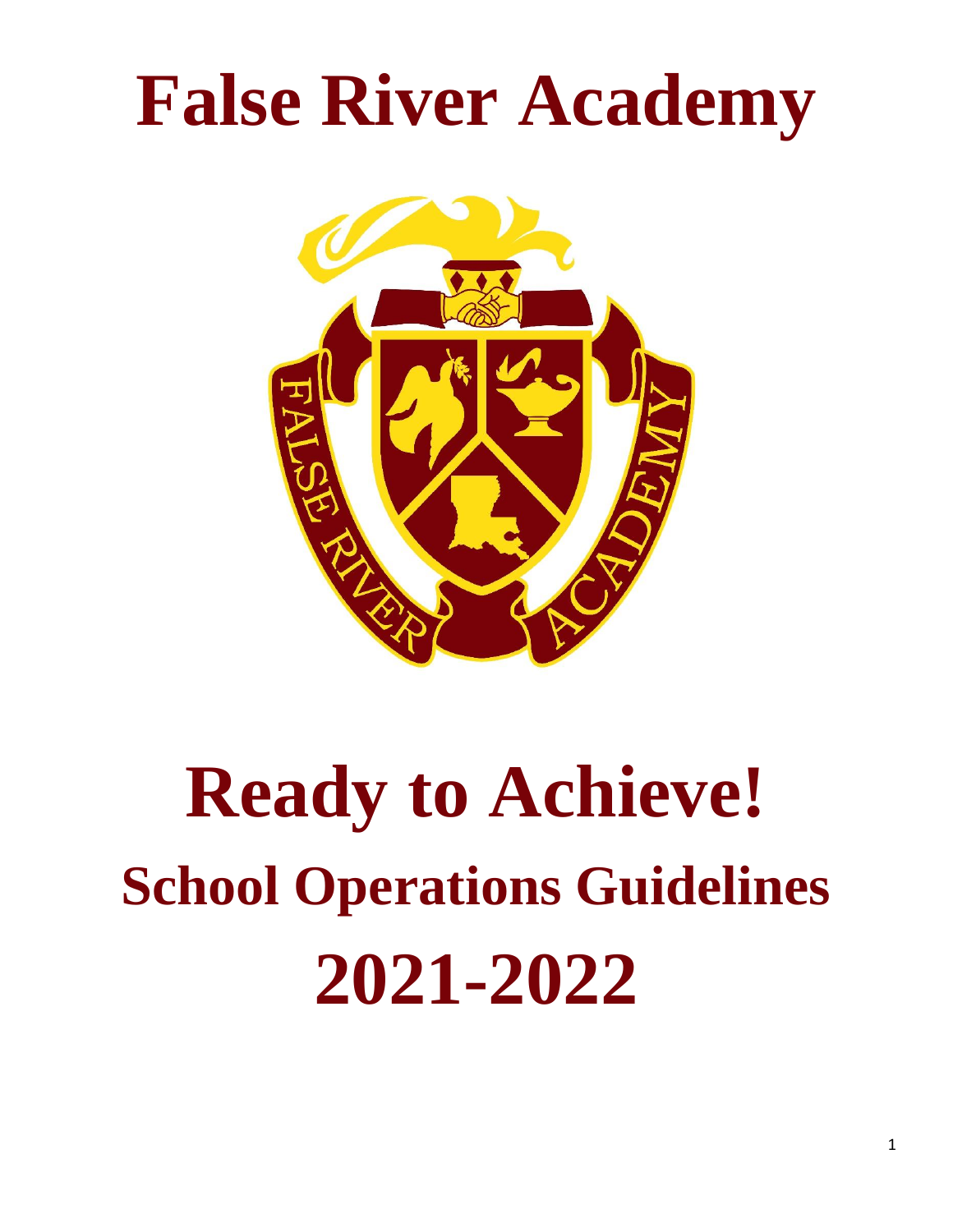# **Table of Contents**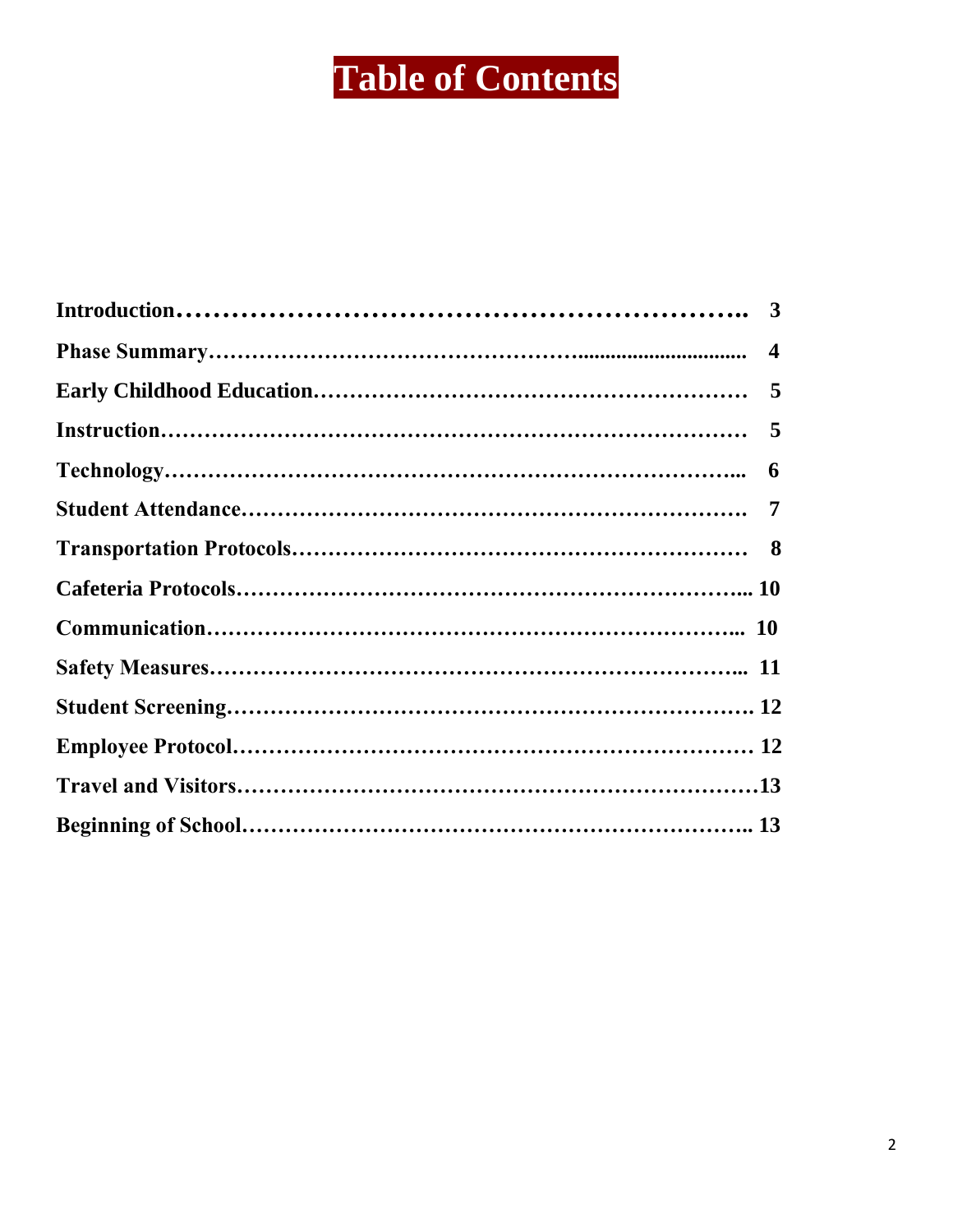# **INTRODUCTION**

- **False River Academy's number one concern is to have a safe and healthy learning environment where students can receive quality instruction.**
- **Opening school is important because the American Association of Pediatrics (AAP) strongly advocates that all policy consideration for the coming school year should start with students physically present in school. The importance of in-person learning is well-documented, and there is evidence of the negative impacts on children because of school closures in the spring of 2020.**
- **FRA is fortunate to have small class sizes, which affords us the opportunity to offer a traditional 5-day, face-to-face learning opportunity. We will have school with the intention of having all healthy students physically present daily. That goal includes having our school perform as close to "normal" as possible.**
- **Our plan understands parents need to keep their students at home for various health reasons, therefore FRA will offer a virtual option that will include computer-based instruction for grades K – 12. Students' course needs will be met with Edgenuity (6 – 12) and Edmentum-Calvert Learning (K-5). An FRA teacher will be assigned to each student to give support and academic help as needed. The teacher will be available by phone, text, or email to the student and his/her parents. A time during the day and afterschool will be scheduled for student personal contact. The teacher's office hours will depend on the teacher's regular daily schedule. Attendance will be taken daily by reviewing the student's progress for the day.**
- **Our Ready to Achieve School Operational Guidelines were developed based on guidance from the Louisiana Department of Education, Board of Elementary and Secondary Education, Louisiana Department of Health, and the Center of Disease Control and Prevention. The Governor's Roadmap to Restarting Louisiana Schools was used to issue guidance to Louisiana public and non-public schools.**
- **Our plan could potentially change based on additional guidance from any of these departments. We are waiting for the Governor's final decision regarding the phase that will be assigned and regarding the wearing of masks.**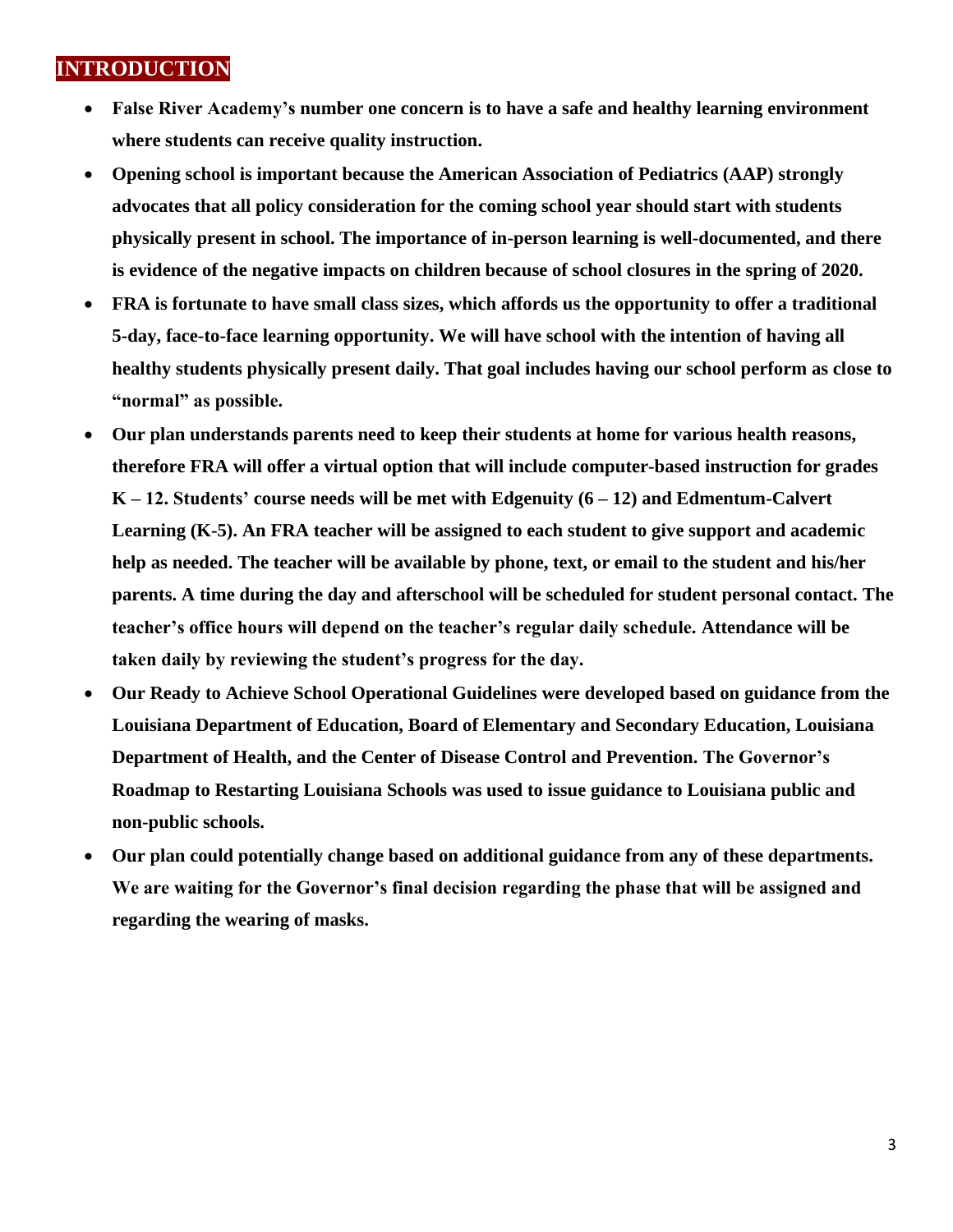# **PHASE SUMMARY**

In each phase, students have the option to participate in our virtual program, which is 100% online with an assigned teacher for support. Parents should contact the school if they are interested in a virtual school program for their child or children.

| <b>PHASE</b>                                                                                                                                                                                                 | <b>OPERATIONS</b>                                                                                                                                                                                                                                                                                                                                                                                                                                                                                                                                                                                                                                                                                                                                                                                                                                                                                                                                                                                                                                                                                                                                                                                                                                                                                   |
|--------------------------------------------------------------------------------------------------------------------------------------------------------------------------------------------------------------|-----------------------------------------------------------------------------------------------------------------------------------------------------------------------------------------------------------------------------------------------------------------------------------------------------------------------------------------------------------------------------------------------------------------------------------------------------------------------------------------------------------------------------------------------------------------------------------------------------------------------------------------------------------------------------------------------------------------------------------------------------------------------------------------------------------------------------------------------------------------------------------------------------------------------------------------------------------------------------------------------------------------------------------------------------------------------------------------------------------------------------------------------------------------------------------------------------------------------------------------------------------------------------------------------------|
| <b>PHASE 1</b>                                                                                                                                                                                               | All students will receive virtual instruction off campus.<br>$\bullet$<br>Students enrolled to attend school on campus will receive<br>$\bullet$<br>instruction through our Distance Learning Platforms:<br>FaceTime Live, Class Dojo, Remind, Google Classroom<br>and Google Meet. Students enrolled in our virtual program<br>will continue instruction using their assigned tools.<br>Students with special needs may be on campus to best<br>$\bullet$<br>accommodate them.<br>Teachers and staff will report to our school campus to<br>$\bullet$<br>provide instruction to their students through online<br>platforms.                                                                                                                                                                                                                                                                                                                                                                                                                                                                                                                                                                                                                                                                        |
| <b>PHASE 2</b><br><b>The Phase 2</b><br>directions listed will<br>be adjusted<br>according to the<br><b>Governor's orders</b><br>due to the upsurge<br>in COVID 19 cases<br>and the Delta<br><b>Variant.</b> | PreK – 12 students will attend school in person 5 days a<br>$\bullet$<br>week. Students in grades $PreK - 6th$ grade will remain in<br>static groups to the maximum extent possible.<br>Students will have the option to participate in the virtual<br>$\bullet$<br>program if they are not comfortable returning to campus.<br>Students participating in FRA's virtual program must<br>registered and tuition must be up to date.<br>Students in grades 3-12 will wear a face covering to the<br>$\bullet$<br>maximum extent possible. A face mask will be given to<br>each student on the first day of school if they do not have a<br>face covering.<br>Our school will implement the guidelines set forth by the<br>$\bullet$<br>CDC and the LDOE (daily temperature checks, scheduled<br>hand washing, masks for grades $3 - 12$ , amended cafeteria<br>protocols and additional enhanced safety guidelines.<br>Note: The maximum number of people allowed in a class is<br>$\bullet$<br>25, including the teacher.<br>Carpool directions have been modified for student safety<br>$\bullet$<br>and will be shared with you in another part of this<br>document.<br>Buses will transport at 50% capacity.<br>Sports will follow LHSAA guidelines.<br>Physical education will be modified.<br>٠ |
| PHASE 3                                                                                                                                                                                                      | Same as Phase 2 • Buses will transport at 75% capacity<br>$\bullet$<br>rather than 50%.                                                                                                                                                                                                                                                                                                                                                                                                                                                                                                                                                                                                                                                                                                                                                                                                                                                                                                                                                                                                                                                                                                                                                                                                             |

\*\*Static Group is defined as a group whose composition of students does not change.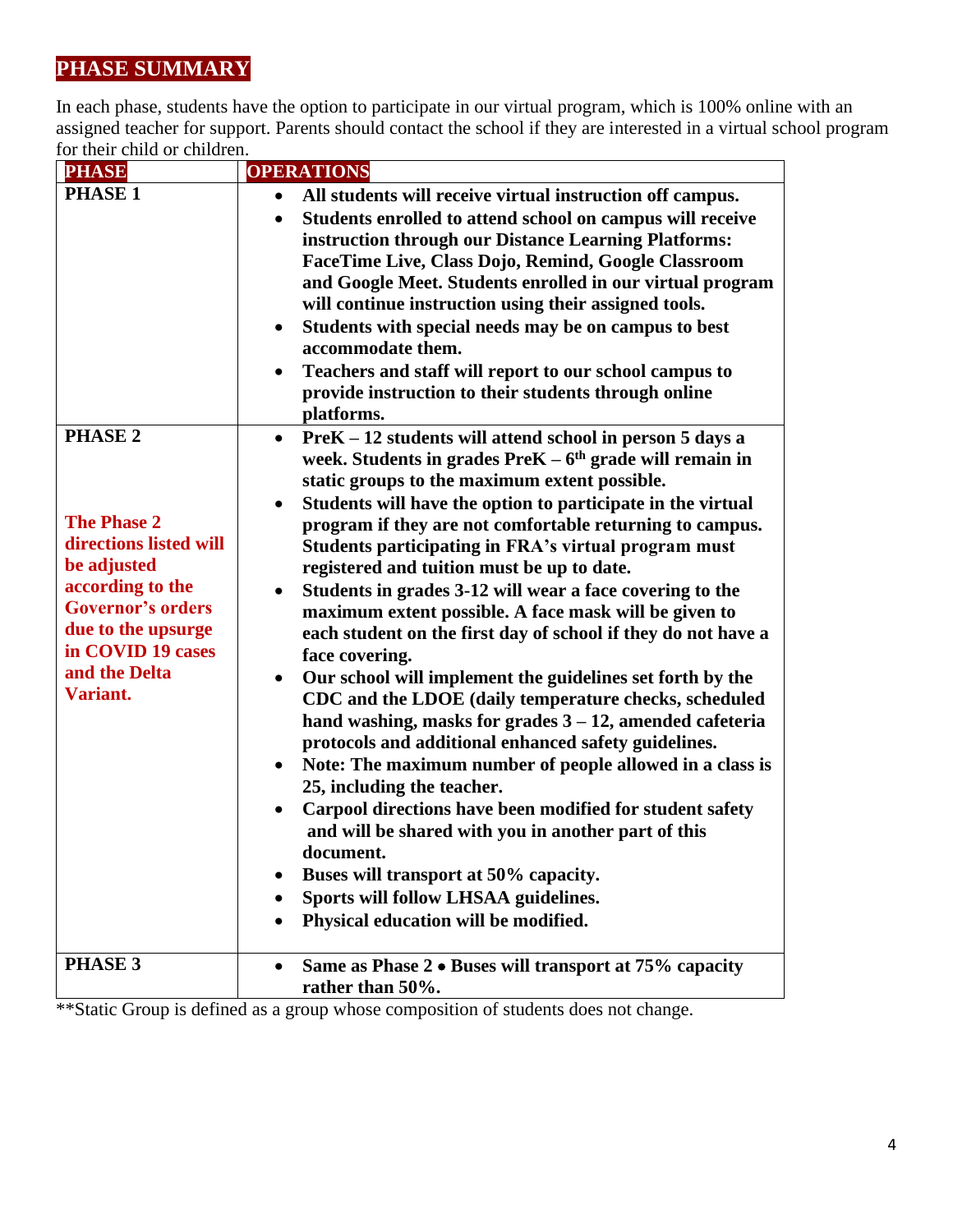# EARLY CHILDHOOD EDUCATION

#### **Phase 1: Virtual Learning**

- In the event, that daycare centers continue to be open, our PreK program will continue face-to-face abiding by all guidance and precautions for the health and safety of our youngest students.
- PreK students will receive a device with specific educational programs to work on at home.
- A teacher will be designated to check in with these students on a regular basis.

#### **Phase 2 & 3: FACE-TO-FACE & VIRTUAL**

- In the traditional model, students will receive face-to-face instruction in static groups and materials will be cleaned after every use.
- Students will be spaced 6 feet apart when possible. When 6 feet spacing is not possible and when students are not within the static classroom, masks will be worn. (Ex. arriving and departing campus, moving through hallways, restrooms, when not actively eating in the cafeteria, etc.)
- The playground will be cleaned thoroughly after each use.
- PreK students who choose to participate in the off-campus program will receive packets to work on at home as well as instructional videos and links to activities.
- PreK students who choose to participate in the off-campus program will receive a device with specific educational programs to work on at home.
- A teacher will be designated to check in with the off-campus students on a regular basis.
- In Phase 2, the bus will transport students at 50% capacity.
- In Phase 3, the bus will transport students at 75% capacity.

# **INSTRUCTION**

Our goal is to provide quality instruction to our students regardless of the mode of learning. Teachers will maintain high expectations, and students will be held accountable for learning.

#### **Phase 1:**

• Teachers will deliver their regular curriculum via online learning platforms such as Face Time Live, ZOOM, Class Dojo, Google Classroom and Google Meets.

• Students will be expected to login regularly, "attend" class, submit assignments, and complete assessments.

• All students in grades 3-12 will receive a laptop/Chromebook. Students in PK to 2 will be assigned an iPad when they are received. Parents are responsible for all damages to their child's loaned device. Parents will be required to purchase insurance on these devices.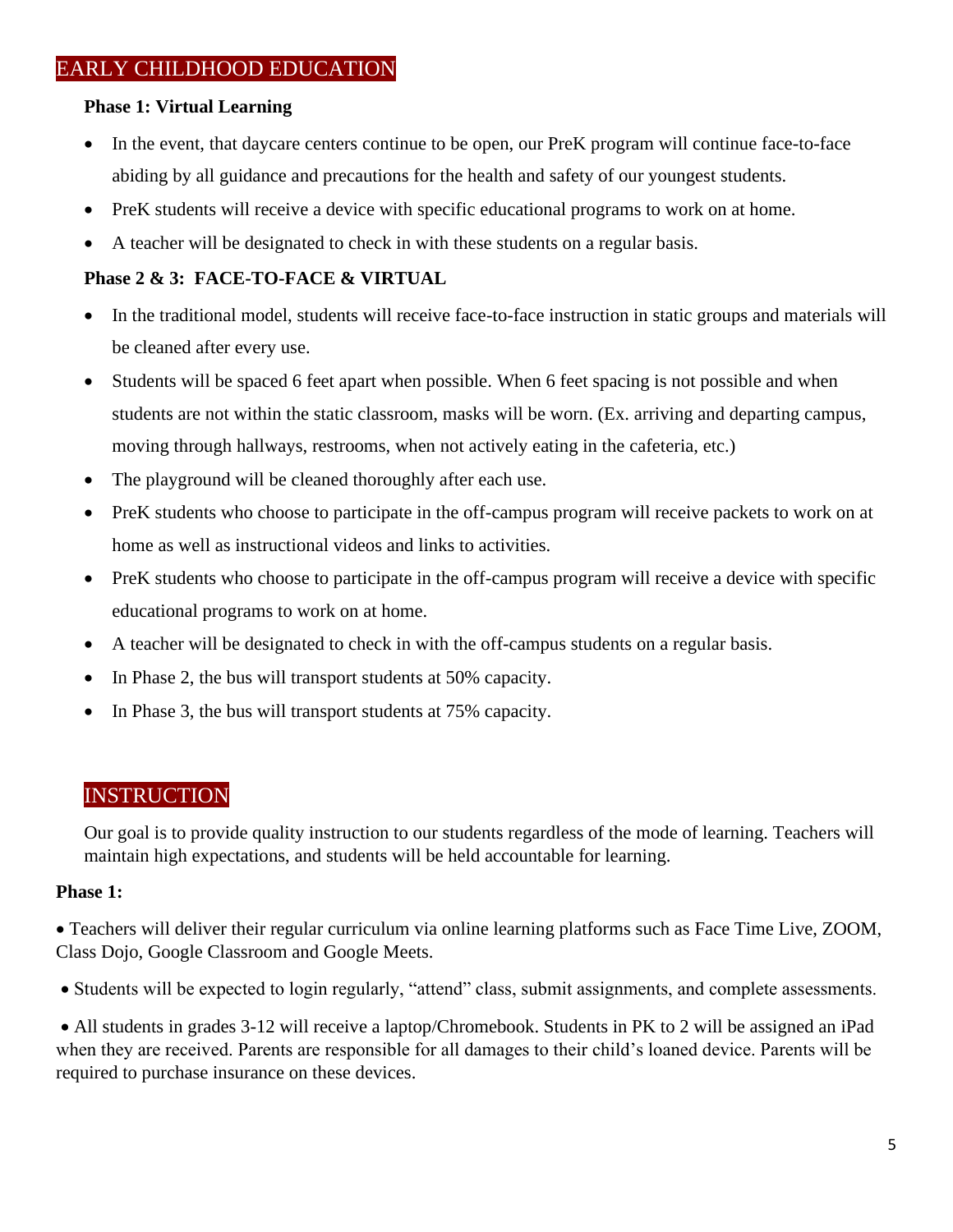• If students need internet, we will have Wi-Fi devices available to assist the families. See application for assistance for families to receive Internet services at their homes at reduced costs.

#### **Phase 2 and 3 (FACE-TO-FACE):**

• Pre-K-6 students will attend class 5 days a week.

o Students will remain in static groups.

- o Students will have P.E., recess, and ancillary classes as planned.
- 7-12 students will attend class 5 days.

o Classes are limited to 25 people, including the teacher, which will allow spacing as close to 3-6 feet apart as possible.

o Additional lunch shifts will be scheduled. Some classes may eat lunch in the classroom.

### **Phase 2 and 3 (VIRTUAL)**:

• Students will receive instruction using the Edmentum / Calvert Learning for grades K-5 and the Edgenuity curriculum in grades 6 – 12. These curriculums are specifically designed for each student at his/her grade level and meet Louisiana Standards. An FRA teacher will be assigned to each student to give support and academic help as needed.

\*The aftercare program will be offered as usual under the direction of Mrs. Patti Cochran.

Students with Disabilities: Students will receive their supports as outlined in their Individual Academic Plans (IAP). If any changes are needed to the IAP, parents may contact the school to schedule a meeting for adjustments to the IAP outside of their annual reviews.

# **TECHNOLOGY**

To reduce the amount of sharing and prepare for any necessary virtual learning or school closure, students in grades 3 – 12 will be assigned a school-issued computer/Chromebook. Our school will be a 1:1 model in these grades. Grades  $PK - 2$  will be issued devices (tablets) as Cares Act and other grant funding allows.

- Students will have access to Class Dojo, Google Classroom and Meeting, emails, IXL, and various other platforms. Training will be provided on these platforms the first weeks of school.
- If students need internet service, we will have Wi-Fi devices available to assist the families. See application for assistance for families to receive Internet services at their homes at reduced costs.
- Students participating in the virtual program will be offered orientation and a supply/device distribution day where they will receive any materials needed for instruction. (Username and password for the issued device, IXL, Edgenuity and more)
- Parents are responsible for all damages to their child's loaned device. Parents will be required to purchase insurance on these devices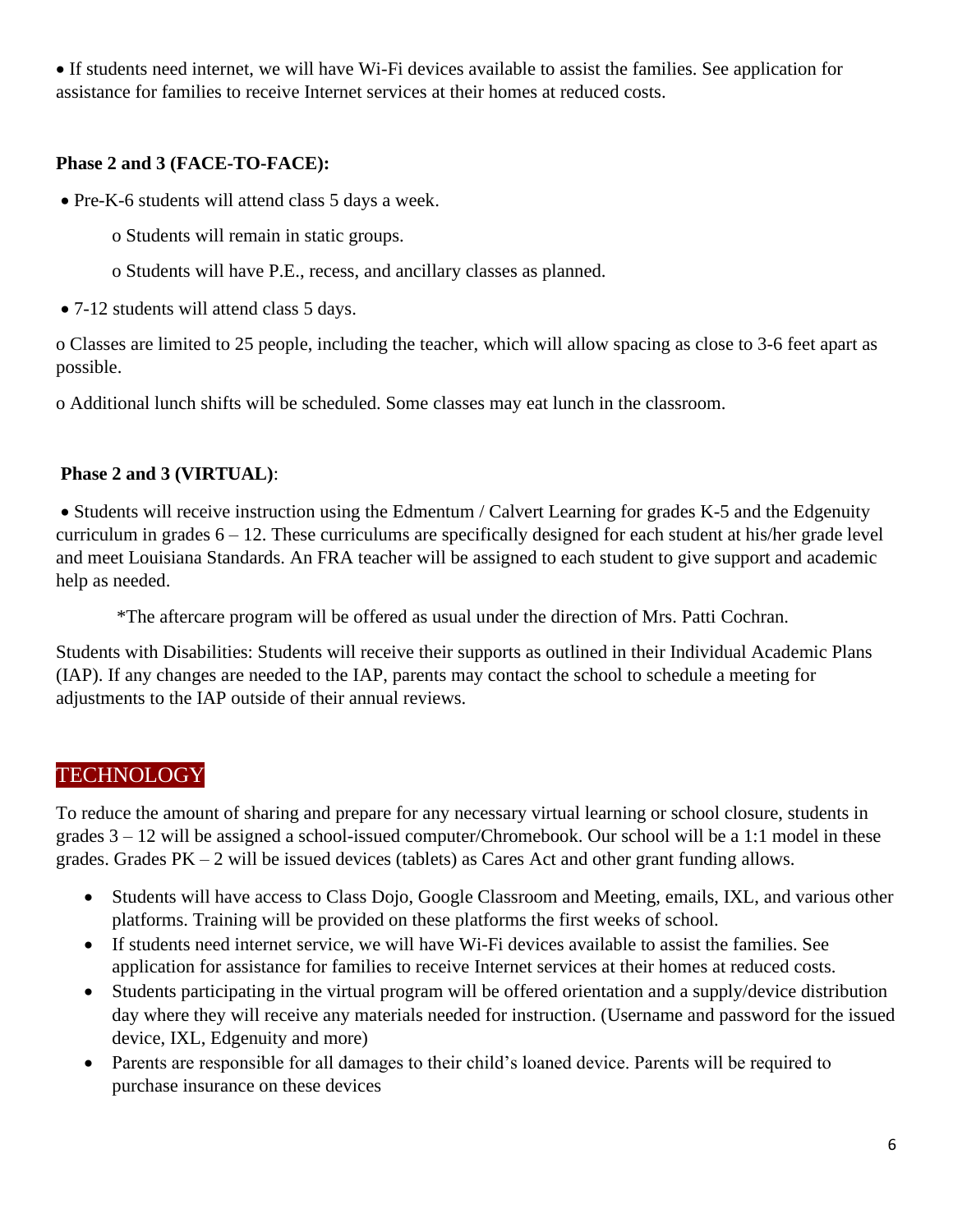# STUDENT ATTENDANCE

Regardless of the learning model, student attendance will be recorded and monitored.

#### **Phase 1 (All Virtual):**

- The assigned virtual teacher will maintain attendance records on Google Sheets based on students "attending" classroom sessions, completing assignments, and engagement with the platforms.
- Students in the virtual program will be expected to "attend" the required class meetings.
- Attendance rules and regulations are enforced.

• Students not meeting the attendance requirements will not be considered as successfully completing a course and for passing.

#### **Phase 2 & 3 (FACE-TO-FACE & VIRTUAL):**

- Attendance rules and regulations are enforced.
- Teachers will maintain attendance records in J Campus

• Students in the virtual program will be expected to "attend" the required class meetings and complete

the required amount of daily work. An email from the student or parent to the supervising teacher is required daily.

• Students not meeting the attendance requirements will not be considered as successfully completing a course and for passing or promotion.

# TRANSPORTATION PROTOCOLS

#### **Phase 1:**

• All students are learning virtually. Buses will be used on an as-needed basis for small groups to attend campus for extenuating circumstances (students with disabilities who need services, CTE skills assessments, etc.). If buses are needed in this phase, they will run at 25% capacity, one student per seat, and only use every other seat.

#### **Phase 2:**

- Buses will operate 50% capacity and students will be spaced out to the extent possible.
- Employees and students in grades 3-12 will be required to wear a face mask on the bus.
- Students will sanitize their hands upon loading and exiting the bus.
- Windows will be open to the extent possible.
- All buses will have a seating chart.
- Buses will be cleaned thoroughly before and after each load.

#### **Phase 3:**

- Buses will operate at 75% capacity and students will be spaced out to the extent possible.
- All protocols in Phase 2 will be followed.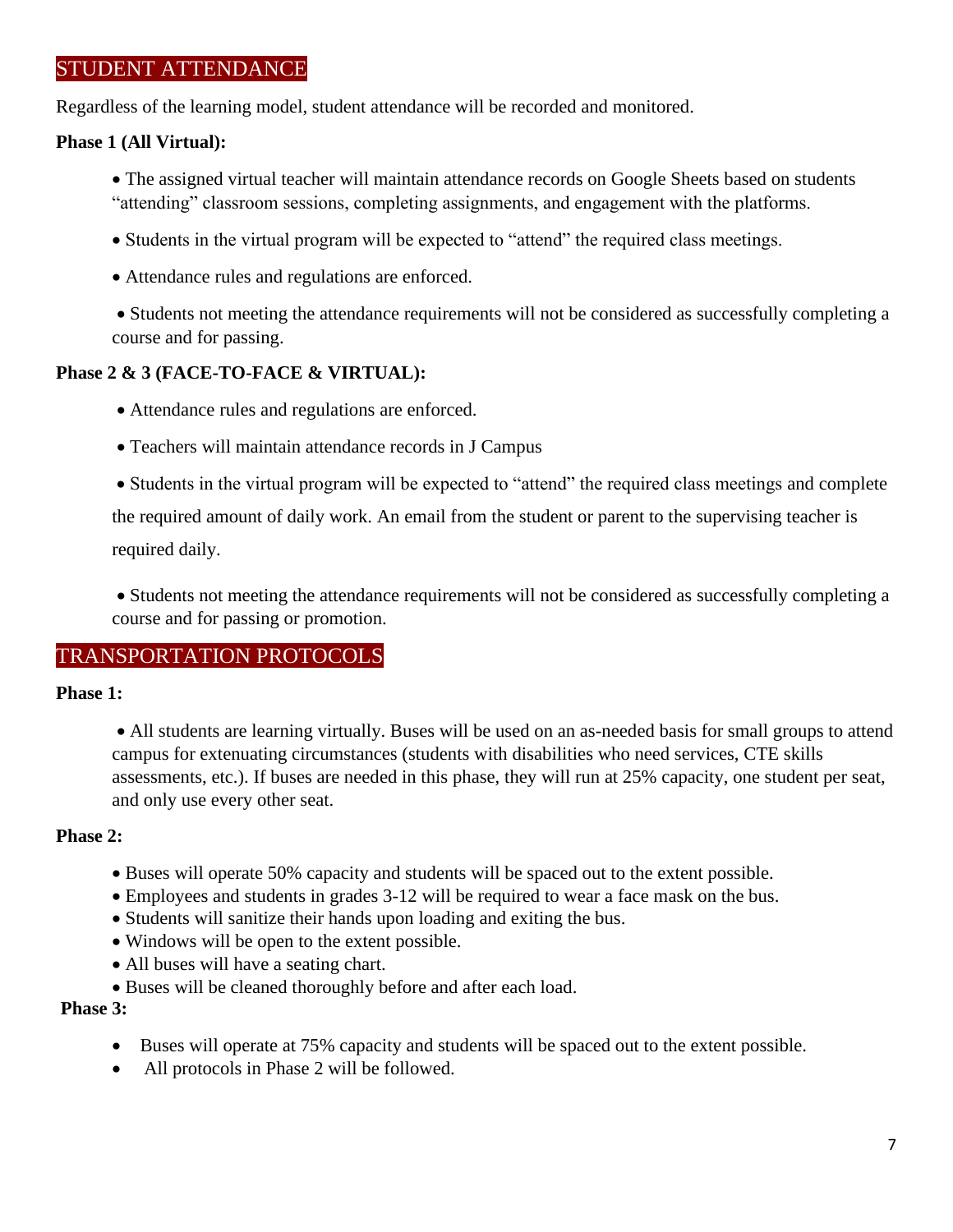# **CARPOOL DIRECTIONS**

**Students morning arrival begins at 7:15 a.m.** 

• **Students will be screened as they exit their cars or the buses and then will go to their classrooms where their teachers are waiting for them.**

#### **Carpool – Morning:**

- **Please line up in lines 1, 2, 3, and 4 according to map below. Each line is full when the back of the last vehicle is in line with the orange cones.** We must keep the back-carpool gate open and not create a traffic jam onto Major Parkway.
- Students assigned to the Elementary building Grades PreK 6 will exit their cars, after being screened, under the awning and go directly to their classrooms. Teachers will be in their classrooms to meet the students.
- Students in grades  $7 12$  will exit their cars in front of the middle and high school building. Students will be screened and report to their homeroom class. Teachers will be in their classrooms to meet the students.

#### **Bus Directions**

• Students who ride the bus will be screened as they exit the bus and directed to their perspective buildings**.** They will go to their assigned class or homeroom where their teacher will be waiting for them.

### **Students Who Drive to School or Ride with a Fellow Student**

• Students who drive to school will enter the  $7<sup>th</sup> - 12<sup>th</sup>$  building through the door nearest the gym where they will be screened and then report to their homeroom class.

Students will **NOT** be allowed to congregate in the quad area, on sidewalks, in the halls, or in the gym before school begins.

# **Afternoon Carpool Instructions for All Grades**

#### **Procedure for Afternoon Carpool:**

There will be 4 lanes of cars on the gravel area. Lane 1 located at the fence line next to the playground will be for Pre-K and kindergarten only. Lane 2 will be for 1st, 2nd, and 3rd grade parents only. Lane 3 will be for 4th, 5th, and 6th grade parents only. Lane 4 will be for 7th-12th grade parents only.

Cars will enter the school grounds at the entrance at the far end of the elementary playground, closest to the Pangburn building. Cars must get in their assigned lines. If a carpool student has an older sibling, the older child will come out with the younger sibling and stand together. If a parent is picking up other children, they will all stand with the youngest student. We will be loading our Lane 1 grades immediately after the buses pull out. Out of courtesy, those arriving late should be polite and get in their assigned lane. If that lane has already been loaded, you will wait until all students have been loaded to pick up your child. **See Map Page 9**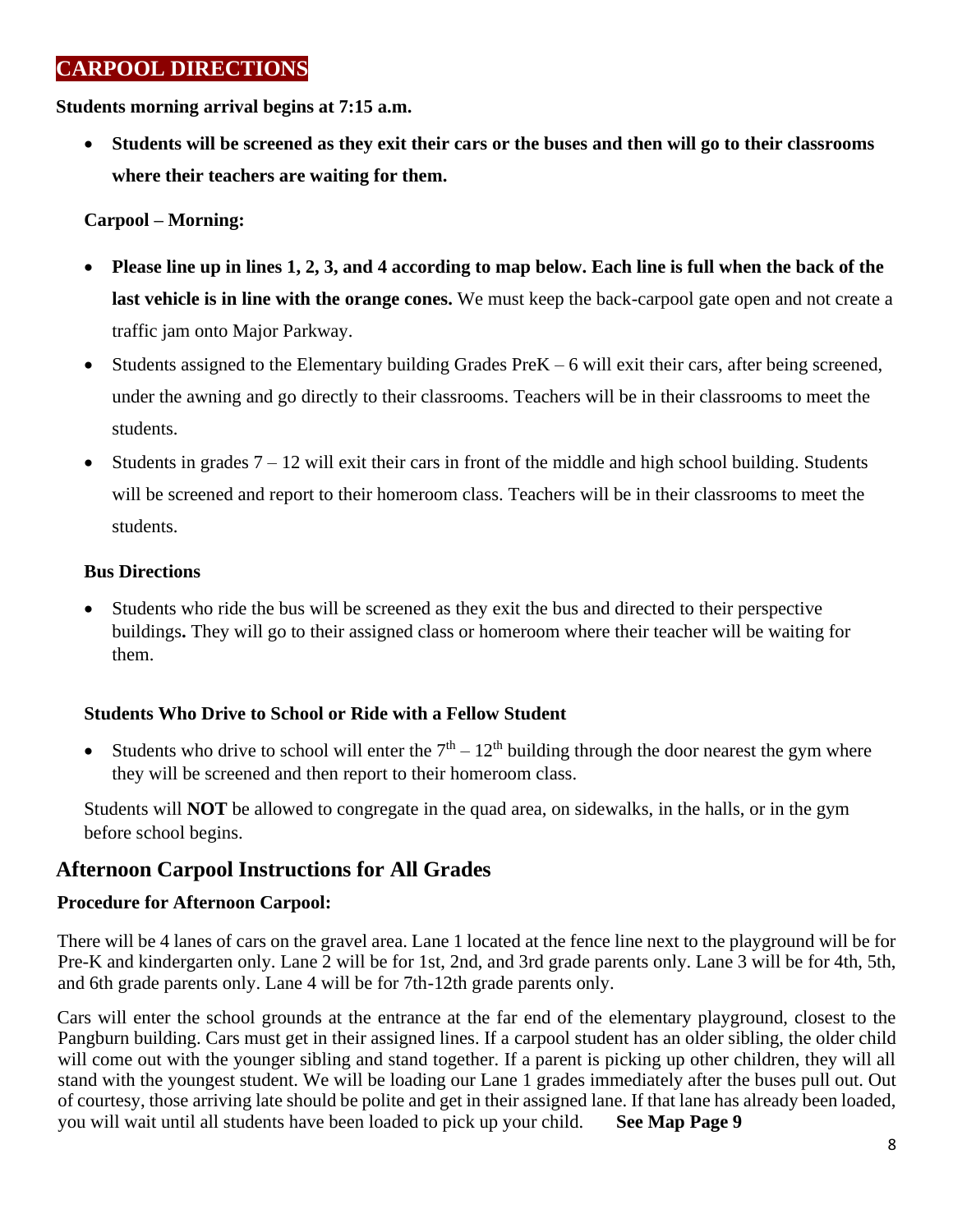**Carpool – Afternoon Map**

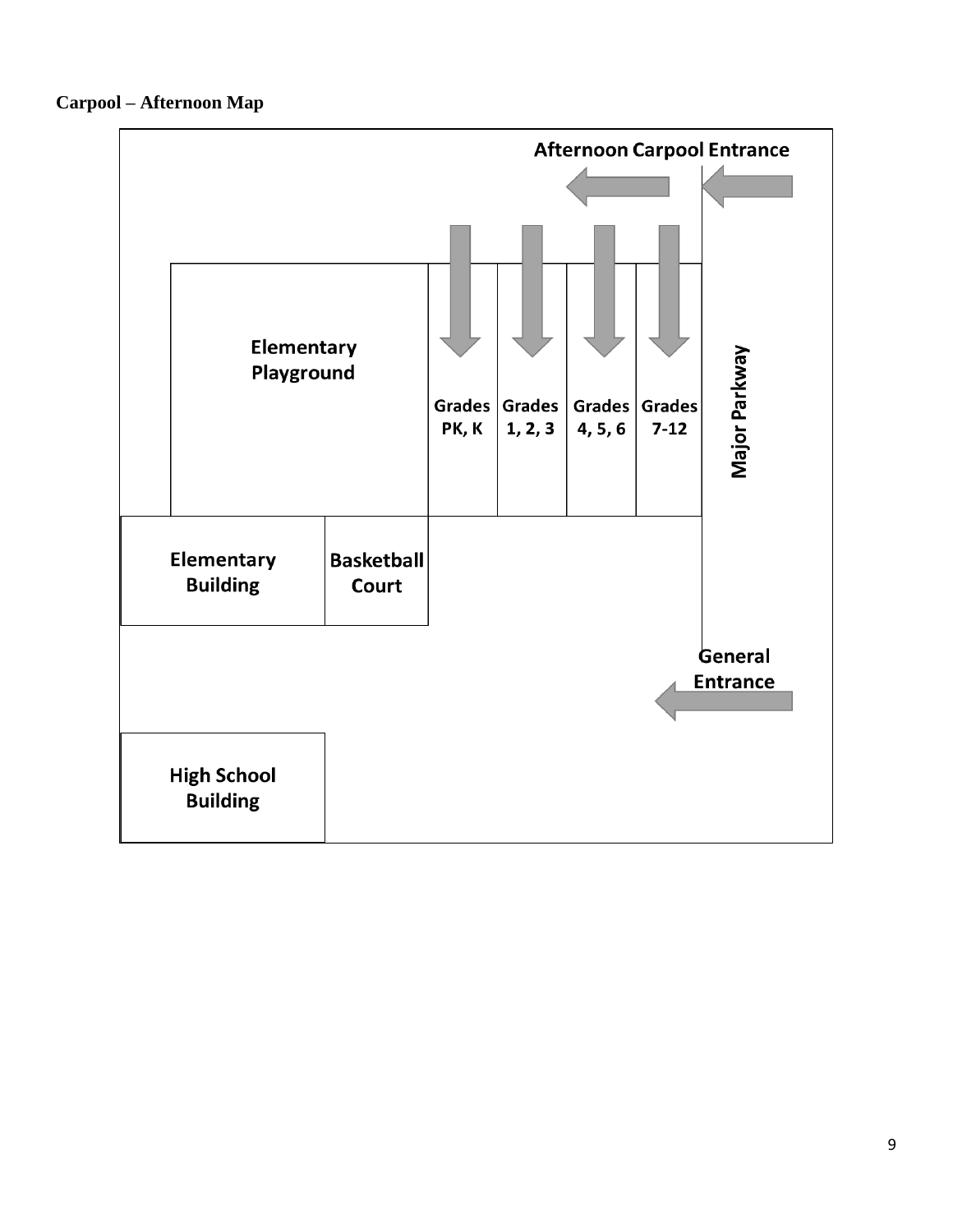# CAFETERIA PROTOCOLS

All cafeteria workers will have appropriate PPE including masks, gloves, and shields.

#### **Phase 1**

• (All students learning virtually) Cafeteria Closed – Student meals will be at home.

**Phase 2 & 3 (Face-to-Face): Information below for phase II is likely to change if FRA gets approval to return to the USDA school food service program. We should know before students return to school.**

#### **Breakfast:**

**Breakfast will not be served on campus. Please be sure your child has breakfast before arriving on campus in the morning.**

**Lunch:**

- **Lunches will be plated according to student/parent pre-ordered choice.**
- **Lunches will be pre-ordered one week in advance according to student and parent preference.**
- **Students may bring their lunch from home.**
- **Lunch costs are: \$3.25 Elementary and \$3.50 for high school.**
	- **The cafeteria will be thoroughly cleaned between each lunch shift.**
		- **Parents are encouraged to use our online payment system to reduce physical contact. Parents can go to www.MySchoolBucks.com or download the My School Bucks App to create an account and add money to their child's account.**

#### **Phase 2 & 3 (Virtual):**

• Student meals will be at home.

### **COMMUNICATION**

Keeping our families up to date on the latest plans and changes is a top priority for False River Academy. We will continue to encourage our parents to update their information and check our various modes of communication frequently.

• Parents are strongly encouraged to ensure their contact information is correct in JCampus, and to update the information if anything changes throughout the year.

o Parents will receive login information to JCampus parent command center at the beginning of the year and will be asked to login and check email, phone numbers, addresses, etc.

• False River Academy will continue to communicate via:

o Email o Robocalls o Text Message o FRA Social Media o FRA Website **Platforms** (Facebook)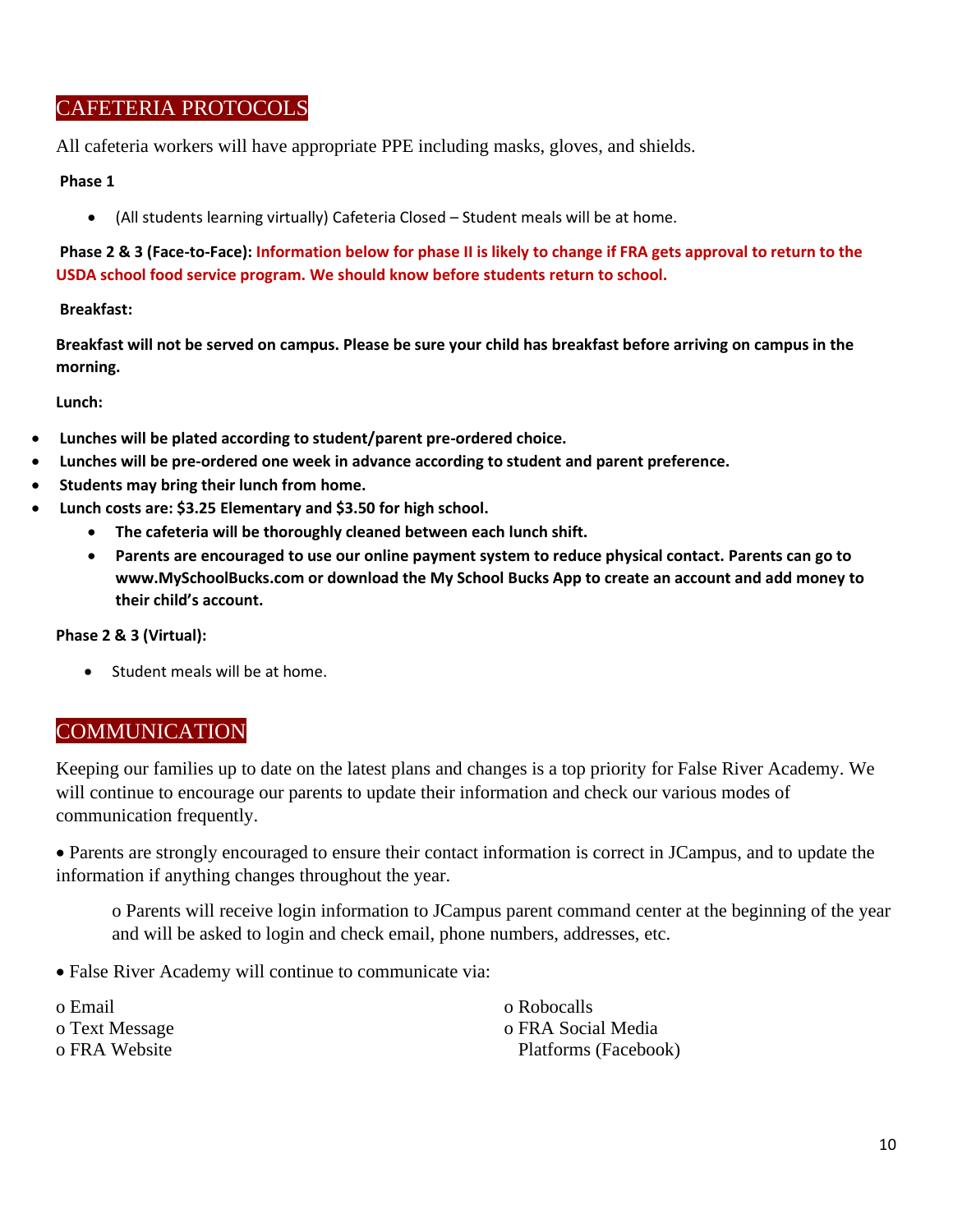# SAFETY MEASURES

Face Coverings: (Waiting new directives)

• Face masks/coverings have proven to drastically reduce the chance of spreading and/or contracting COVID-19. **To protect our employees and students, all employees, and students in grades 3-12 are required to wear face coverings to the maximum extent possible.** The face covering must cover the mouth and nose. The school will provide all employees and students in grades 3-12 a minimum of one mask.

o Gaiters are allowed.

o Preferred mask colors are solid maroon, black, white, gray, or disposable blue. However, students in all grades may wear school appropriate patterns. NO CAMOUFLAGE.

o Pictures on masks/gaiters (unicorns, Batman, llamas, etc.) are allowed.

o In grades 7-12, Any writing or letters on masks/gaiters are NOT permitted with exception of Gators, FR, FRA, or a school logo.

#### **Cleaning and Disinfecting:**

• High-touch surfaces such as doorknobs, faucets, desks, etc. will be cleaned frequently. An additional custodian will be added to the staff to clean and sanitize throughout the day.

• Restrooms will be cleaned frequently throughout the day.

• Every classroom will have hand sanitizer, and students will use it before entering and before leaving the room.

• Hand sanitizer will also be at all entrances, exits, hallways, lobbies, and offices.

- Air filtration and sneeze guards will be in all administrative office areas.
- Teachers will be provided with cleaning and disinfectant supplies to clean desks throughout the day.
- Deep cleaning and antimicrobial cleaning will be conducted by our professional cleaning team.

• Water fountains that require touch will be closed. **Water bottle-filling stations will be available in each building and in the gym, so students are encouraged to bring refillable bottles.**

#### • **THE ENTIRE SCHOOL WILL BE SAMITIZED DAILY USING AN ELECTROSTATIC SPRAYER AND APPROPRIATE SANITIZING MATERIAL.**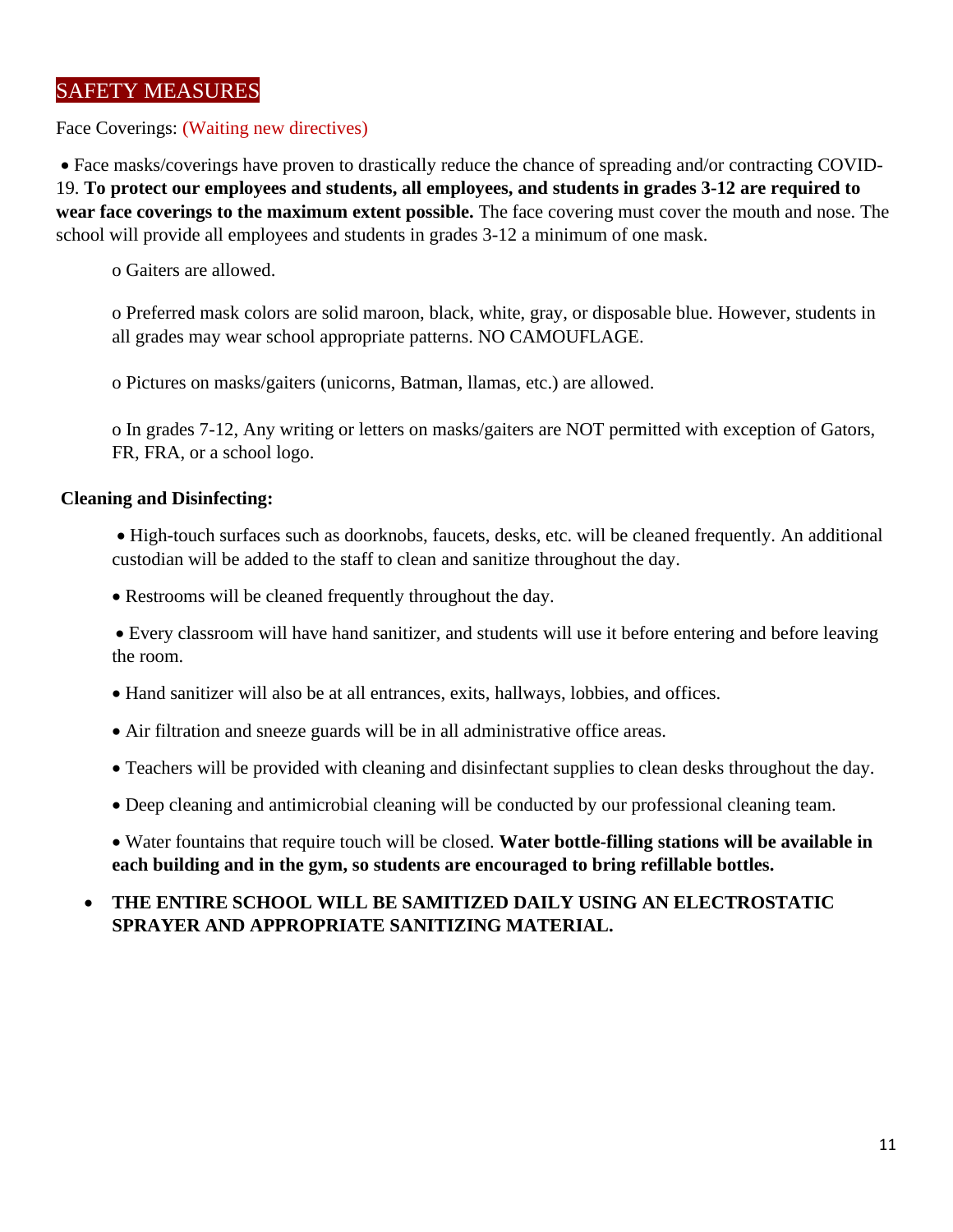#### **STUDENT SCREENING**

Student and employee health are our top priority; student screening is detailed below.

• Students should stay home if they are ill, symptomatic, or have been in direct, close contact (less than 6 feet for more than 15 minutes) with someone who has tested positive for COVID-19. The length of time to stay home will be 14 calendar days or the length of time indicated by current recommendations of the CDC.

• All students will have their temperatures taken prior to first hour. If a student registers a temperature of 100.4 or shows signs of illness such as cough, shortness of breath, or vomiting, they will be required to return home.

• Symptomatic students will be isolated and supervised until a parent arrives. Students may be required to present a doctor's release to return to school.

• If a student tests positive for COVID-19, the parent is strongly encouraged to notify the school administration as soon as possible. The student will be required to stay home for 14 calendar days or the length of time indicated by current recommendations of the CDC.

• If the school confirms a positive case, the administration will contact the Louisiana Department of Health's Regional Medical Director to determine additional steps that we may need to take. In addition, an email/text message will be sent to individuals who were members of the static group or were in close contact with the person who tested positive. Students who were in close contact (less than 6 feet for more than 15 minutes) should remain home for 14 days and monitor symptoms.

• We will continue to follow protocols from health officials and will adjust procedures, as necessary.

#### EMPLOYEE PROTOCOL

To keep our employees and students safe, we will also train and screen our staff. Employees will be trained on prevention of the spread of COVID-19 and recognition of symptoms.

• Employees should stay home if they are ill, symptomatic, or showing any signs of illness such as cough, shortness of breath, or vomiting.

• All employees will have their temperatures taken upon arrival to work. If an employee registers a temperature of 100.4 or shows signs of illness, they will be required to return home.

• Employees will need to contact the principal or a designee if they are experiencing symptoms of COVID-19, test positive for COVID-19, or have direct, close contact with someone who tests positive for COVID-19. If an employee tests positive for COVID-19, they will be required to stay home for 14 calendar days or the length of time indicated by current recommendations of the CDC.

• If the school confirms a positive case, an email/text message will be sent to individuals who were members of the static group or were in close contact with the person who tested positive.

• False River Academy will continue to work with the Louisiana Department of Health to provide guidance for positive cases.